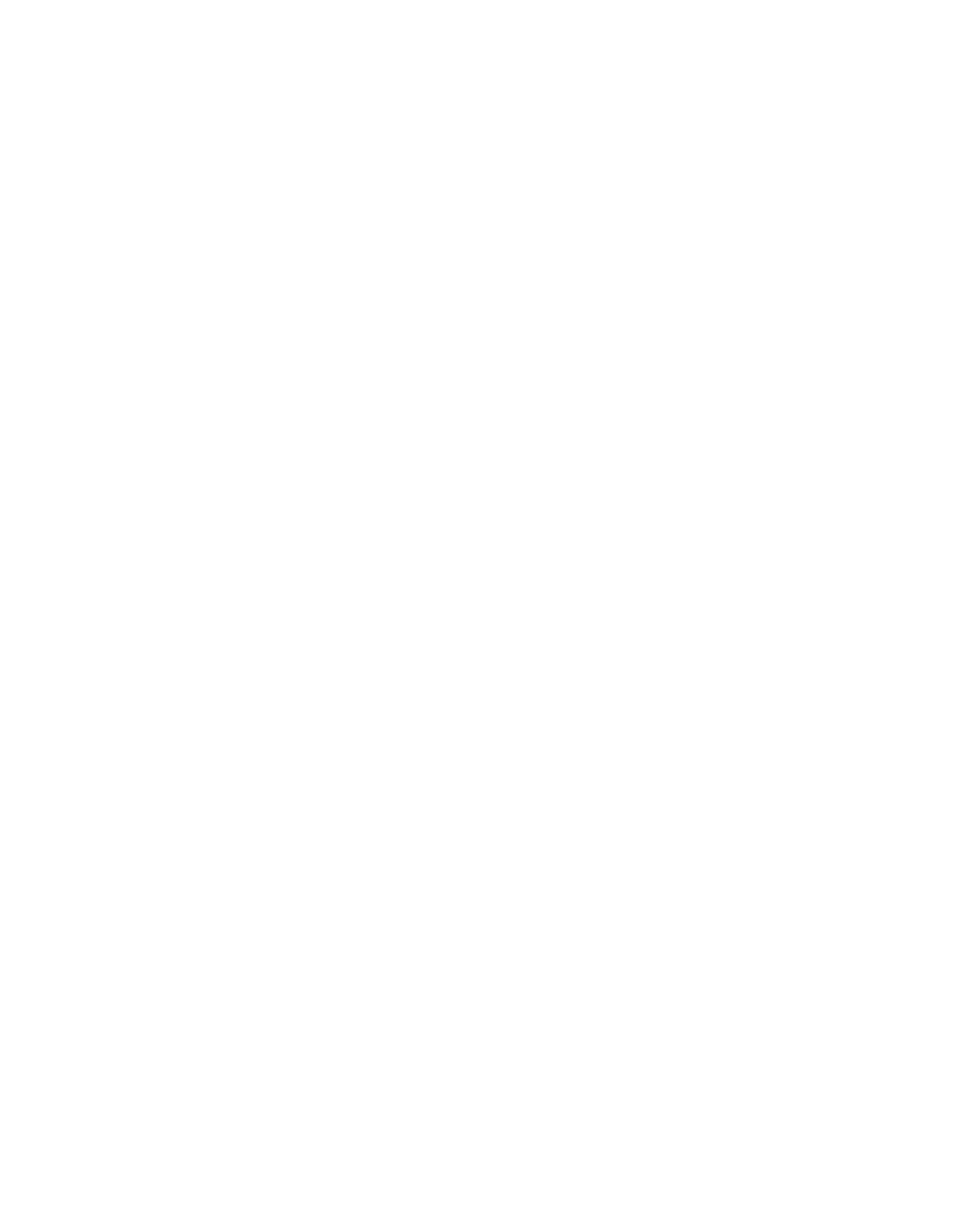



began with his family name – which is Italian – and espe-

cially so in a region where first, and particularly last, names 'place' people. So much so, that one's nationality, religious sect and sometimes even residential suburb, can be discerned. "The problem is how people *perceive* my name," Sabella says, likening this 'predicament' to the late Palestinian literary theorist and political activist, Edward Saïd, whose seminal book, *Memoirs: Out of Place*, tackles, among other things, his name as a basis of preliminary comprehension or misjudgement.

#### WHAT'S IN A NAME?

If one were to look into Sabella's mental archaeology, aside from a perpetual drive to give exile a visual form, one would also find an innate love for aesthetics and beauty, which he admits have "mesmerised" him for as long as he can remember. And if one were to peer deep into Sabella's complex memory, a 2005 kidnapping incident in Gaza, in which he was mistaken for a foreigner, reveals a desperate desire to classify himself. The event was also one of many which sealed Sabella's belief in fate - "I believe that if you go after good energy, it protects and shields you," he says. At the time of his kidnapping, there was an unnoticed signpost in Bab Huta, the Arab Muslim neighbourhood in which the Sabellas lived. On the trilingual board, both the Arabic and English text denoted Bab Huta while the Hebrew, Sabella realised, named it Antonia Street. Fascinated with aesthetics – "I liked the name" – Sabella went to the Jerusalem Ministry of Interior to have this modified on his identity card, which also includes his father's name, Emile, and his mother's, Esperance. However, with names like these on his card, his kidnapper didn't believe that his hostage was Palestinian and when asked where he lived, Sabella reverted to Bab Huta, because "I needed something to contextualise me as a Palestinian!"

Crucially, whereas Sabella's name may mislead, the titles of his artworks do not. *In Exile, Euphoria, Exit, Beyond Euphoria, In Transition* and a host of others are literal descriptions of his state of mind. This makes 'reading' his photographic works a lot more fluid and, in many respects, helps unfold a photo diary of sorts. It also accounts for a succinct psychological portfolio of a man who has searched for himself through art

Opening spread: Left: *Euphoria*. 2010. Lambda print mounted on Diasec. 155 x 127 cm. Right: (Detail) *Beyond Euphoria*. 2011. Lambda print mounted on Diasec. 205 x 117 cm.

Above: *In Transition*. 2010. Lambda print mounted on Diasec. Triptych. 205 x 44 cm.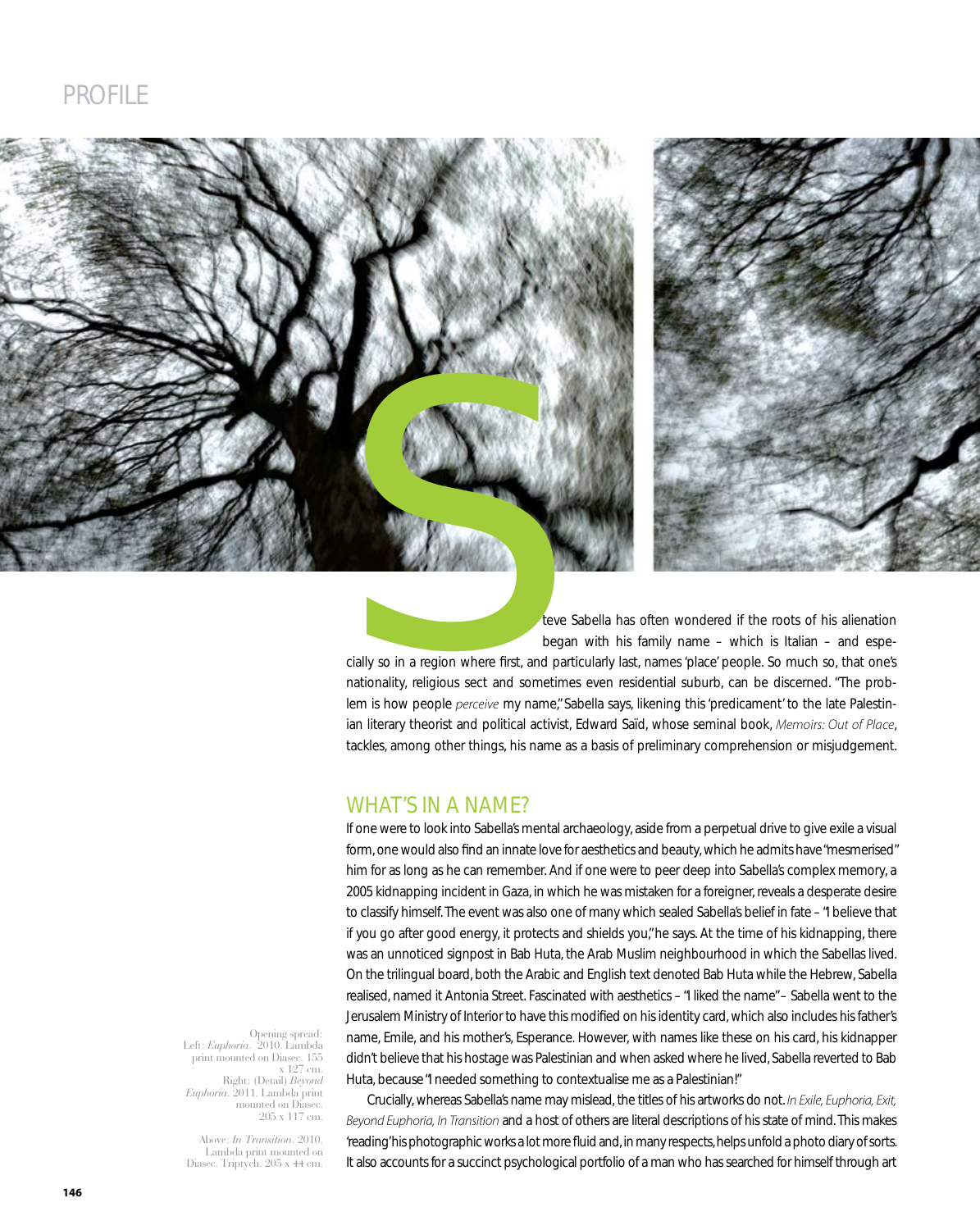

## **"[The Israelis] make you feel that you're an 'other', that you're a no-one and I never felt that. I'm Steve Sabella who is just living in my city, Jerusalem."**

since 1994 and through his first body of work in 1997, aptly titled *Search*. "If I don't speak," he pauses, "you'll understand my life through my work." Palestine's First Intifada from 1987–1993 attracted a great deal of criticism from the USA towards Israel as an occupying force and as a result generated substantial media coverage. In 1987, an American news channel created a programme on the Intifada and interviewed the then 12 year-old Sabella. "If you heard me speak [then], you would be amazed at how, even early on, I criticised the structure of society, the structure of life, what it means to be Christian or Muslim or Palestinian or Israeli," he muses; "Back then, I had already begun to question the formation of my identity and my *raison d'être*." The years trudged by, during which time Sabella had got hold of his amateur photographer father's camera and shot random pictures of his environment. "It's funny, the concept of my photography never changed – it was always photos of my immediate surroundings," he explains; "It's always been my personal, private sphere – the salon, the window, the door – I don't go further, but the work does and it's always about me trying to define my surroundings and rebuild them". The camera, he laughs, has now been lost for over two decades but his father still asks him about it.

By 17, Sabella was a promising high school student who had great visions for his future. But his world turned upside down when the Second Intifada occurred in late September 2000. Nothing – not even his family of musicians and their attempt at coping with the oppression via music – could alleviate the su $e$ ering which Sabella endured. "The Intifada paralysed thought and I refused for that to happen to me," he says,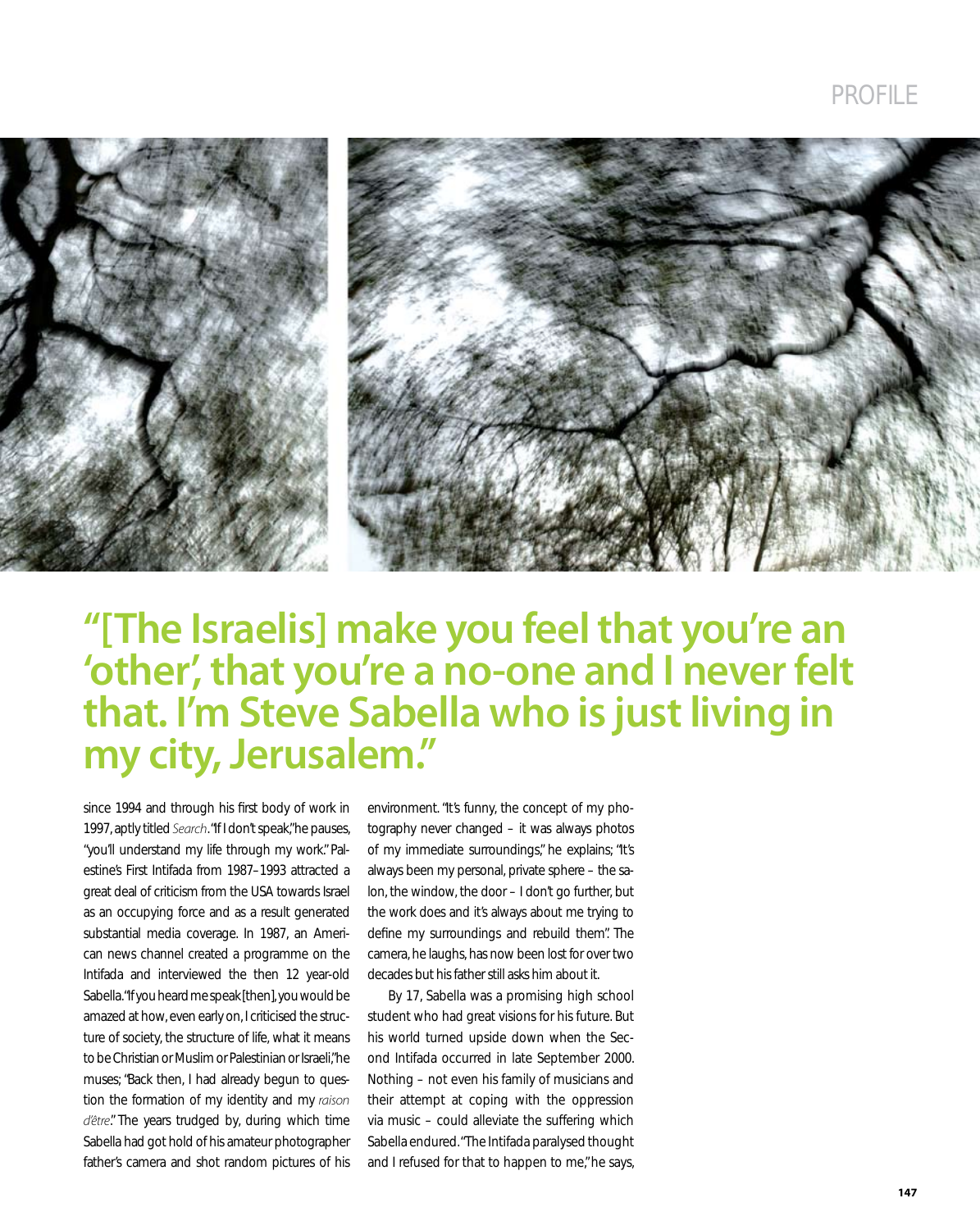

# **"Jerusalem became the capital of my imagination and I finally recognised that the city itself is in exile."**

Above: *Exit*. 2006. Lambda print mounted on Diasec. 70 x 62 cm.

Facing page: (Detail) *In Exile*. 2008. Lambda prints mounted on aluminium. 136 x 125 cm with a 5 cm aluminium edge. Barjeel Art Foundation collection.

"it blocked everything and it also blocked me." Slowly, like an image which reveals itself as one moves further away from a mural, so too Sabella began to understand that the Palestinians "were subjugated to a unique and severe form of mental dictatorship". The Israelis, he adds, "make you feel that you're an 'other', that you're a no-one and I never felt that. I'm Steve Sabella who is just living in my city, Jerusalem."

#### Photo Therapy

It seems that the higher the tensions mounted during the uprising, the more intense was Sabella's determination to break free. The two factors were directly proportional and, just as a snake sheds its skin, Sabella sought to rid himself of a toxic "mental colonisation" that tried, albeit unsuccessfully, to seep into his skin, into his very being. In a record three weeks, he taught himself Hebrew to study art photography at the Jerusalem School of Photography and New Media in 1994. "In order to live in Jerusalem, you have to understand its lan-

guages," believes Sabella. It wasn't just a language that he mastered, but the ability to create an alternate reality and one that was literally inverted in his body of work. Using infrared photography and other techniques, Sabella reversed images – what was white became black, and what was black became white, which he saw as light. "It's to see what can't be seen; in order to see the invisible, you have to penetrate more deeply into the visible," he explains; "In my work, I was searching for the 'light', only to understand years later that this was in fact the search for my self." The resulting images have a rather desolate feel, but in retrospect, confirm that Sabella was well on his way of "putting thoughts together".

'Thoughts' were not the only things that he was constructing. With a quick inhalation and exhalation of his cigarette, Sabella leans forward and whispers, "I started creating my own city." In that millisecond, my mind raced through screenshots of the Hollywood blockbuster, *Inception*, and a frown appeared on my face. Sabella grinned and realised that I had grasped that to mentally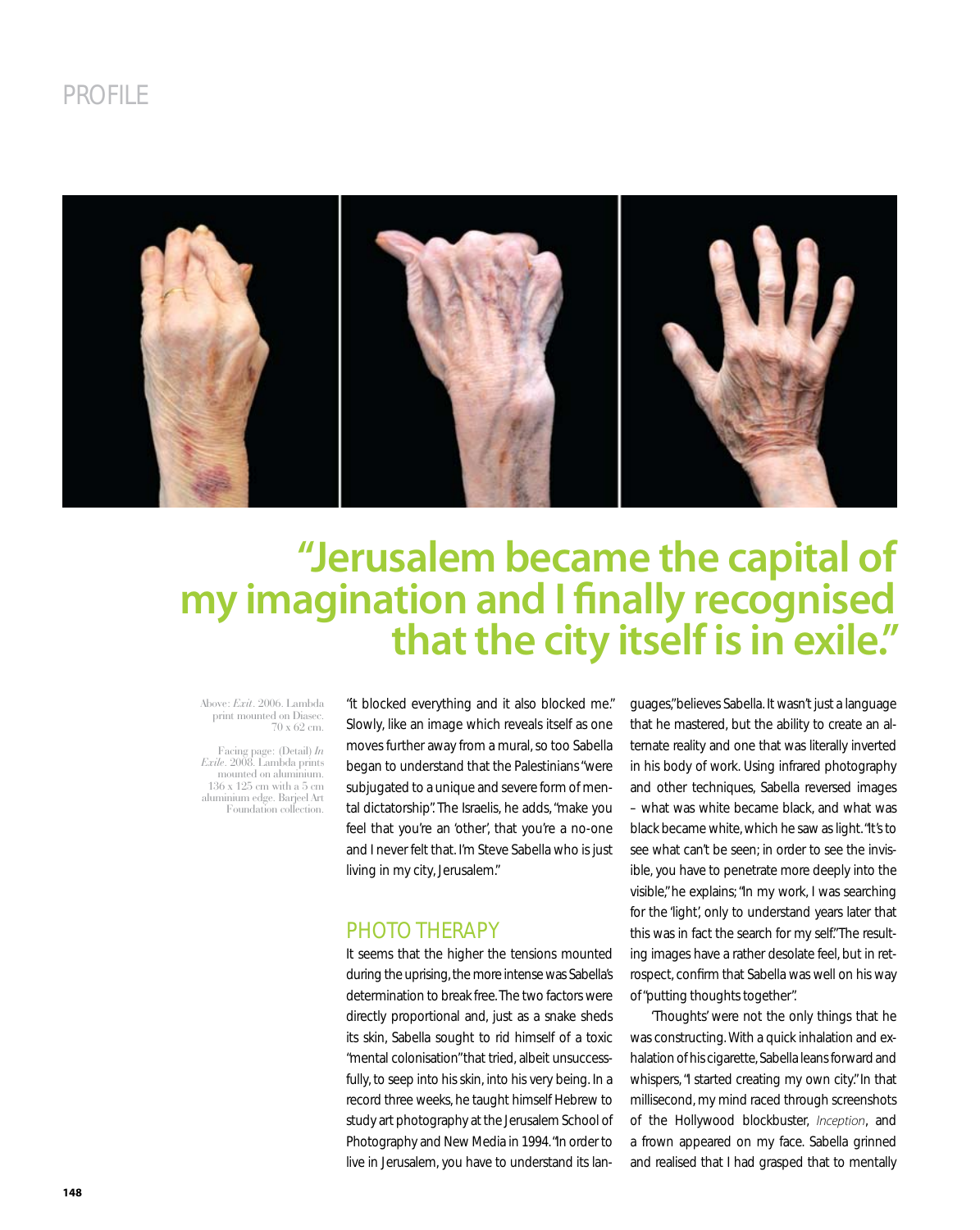'create a city' can only mean eventual doom and gloom. "Yes, I reached toxic levels," he admits, "I got deep into my head and entered the highest level of consciousness. It almost destroyed me." In 2002, Sabella presented his *Identity* series on landscapes to the Qattan Foundation's Young Artist Award, and won. One of the judges, Kamal Boullata (*Canvas* 4.3), interrogated Sabella's supposed illustration of Jerusalem with no evidence of the city. "I simply replied, 'do I have to photograph Jerusalem to talk about her?' and suddenly Kamal beamed and said, 'Bravo! That's exactly what I want to hear!" laughs Sabella.

Having been given such an accolade, but more importantly, being 'seen' by a fellow Palestinian artist, gave Sabella the impetus to question further. After all, although it had gone into remission, the suering was still there. It was then that a "hyper obsession" with Jerusalem began, marking a pivotal moment in Sabella's life – he became aware that it wasn't him, but the city itself. "I thought, there's no way I can be in exile because, theoretically speaking, I am living on this land," he explains, "but something must have happened with the place; Jerusalem became the capital of my imagination and I finally recognised that the city itself is in exile." Sabella made this realisation go viral by inviting Palestinians all over the world to submit their mental images of Jerusalem to him via the Internet. In doing so, he made another startling discovery – above and beyond its physicality, Jerusalem was actually a universal place, "and not a local place, as the Israelis had planned!." The city had been transformed into an image; it had lost its 'original reference' and the idea that he lived in the image of his own city augmented his state of alienation and fragmentation. Sabella was now in mental and physical exile.

### Flight and Fight

In 2007 Sabella left Jerusalem and now shuttles between Berlin and London. He went on to complete a BA in Visual Arts at the State University of New York and two Master's degrees in London from the University of Westminster and the Sotheby's Institute of Art. He quickly

points out, "I didn't leave Jerusalem, she left me,", but before this 'departure', Sabella created his *Exit* series – a likely nod to his impending physical exodus, but also reflective of a whirling mental vortex that was about to arrive. It was the first time a human element – hands – made their way into his body of work and just as deformed, twisted, excruciating-looking and agonising as those hands appear, so too Sabella felt. "I became consciously aware that I had lost my centre, my point of origin," he explains, "and it was here that the physical space [Jerusalem] meant nothing to me." London didn't help Sabella – her "lack of architectural harmony" made him feel all the more alienated and he sunk into a bottomless pit of deliberation.

Somehow, as the saying goes, 'it's got to get worse to get better', and Sabella's continued art practice made a positive impact on his psyche. In short, art seemed to have rehabilitated him and *In Exile* was born. The series deals with fragments

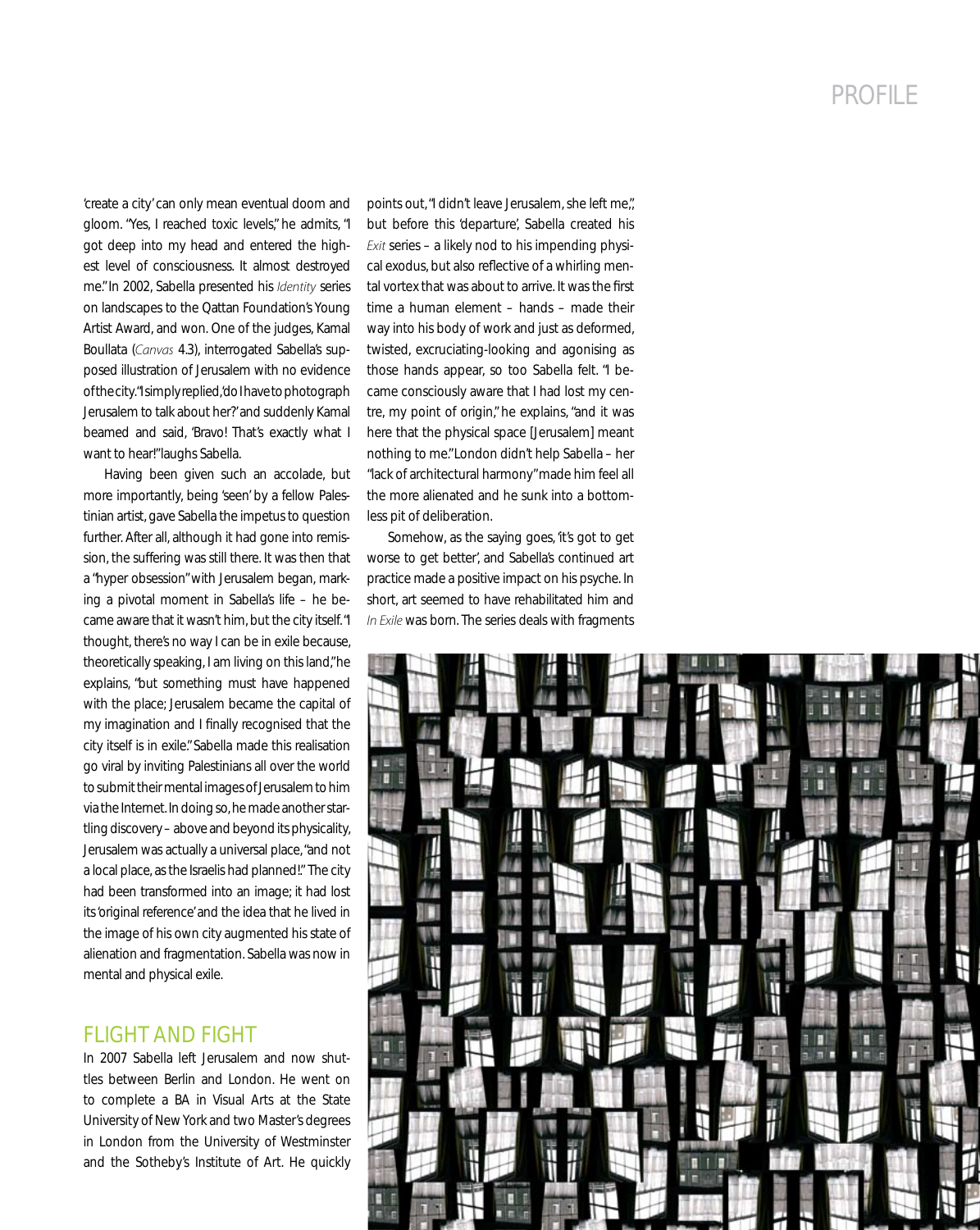

This spread: *Settlement, Six Israelis & One Palestinian*. 2008–2010. Seven light jet prints mounted on aluminium. 230 x 164 cm each with a 5 cm aluminium edge. Mathaf collection, Doha. Image courtesy Mathaf, Doha.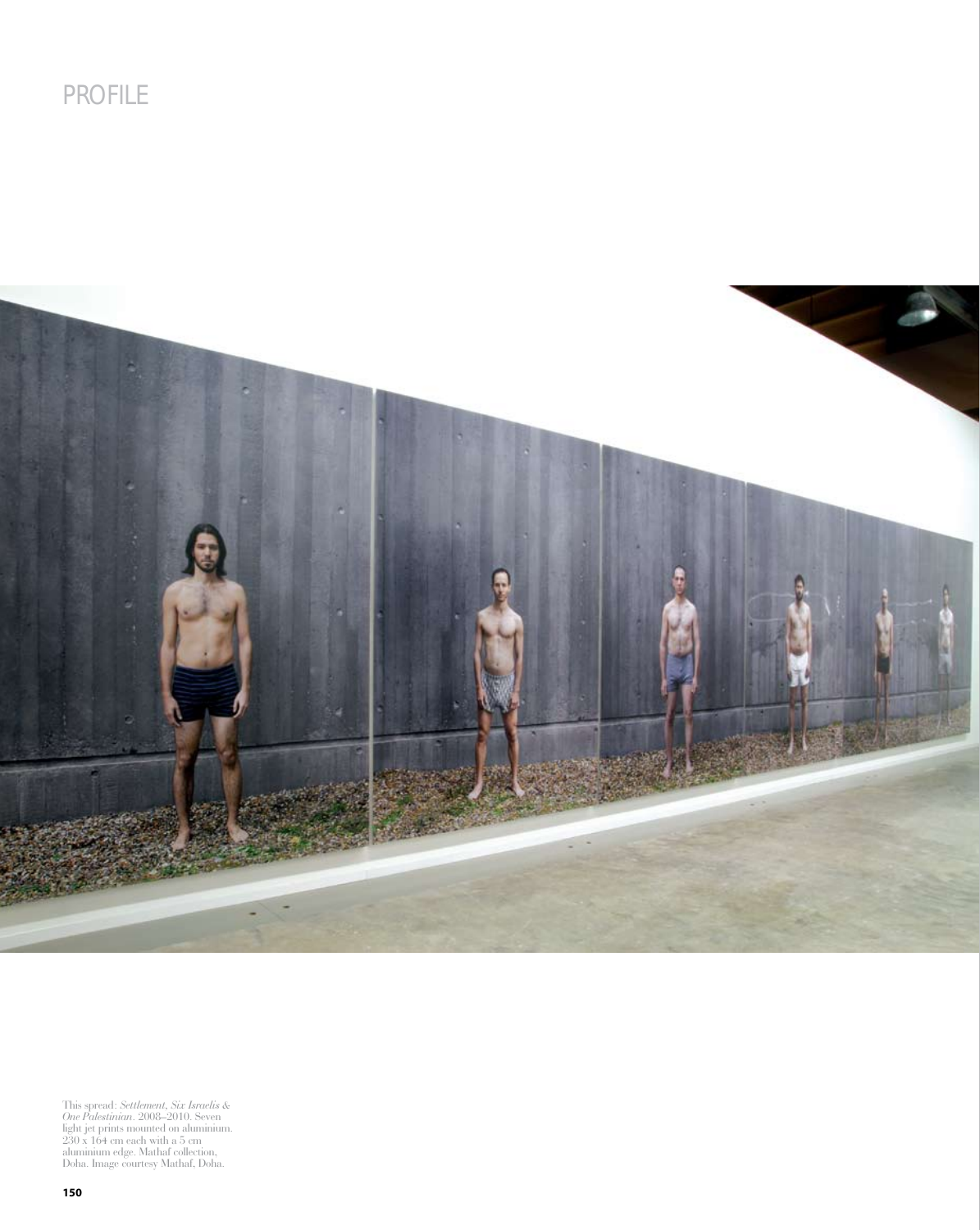PROFILE



**"[***Settlement: Six Israelis and one Palestinian* **signals] very charged numbers in the history of the Palestinian-Israeli conflict and how the Israelis are always threatened by the 'one' Palestinian who might set things off."**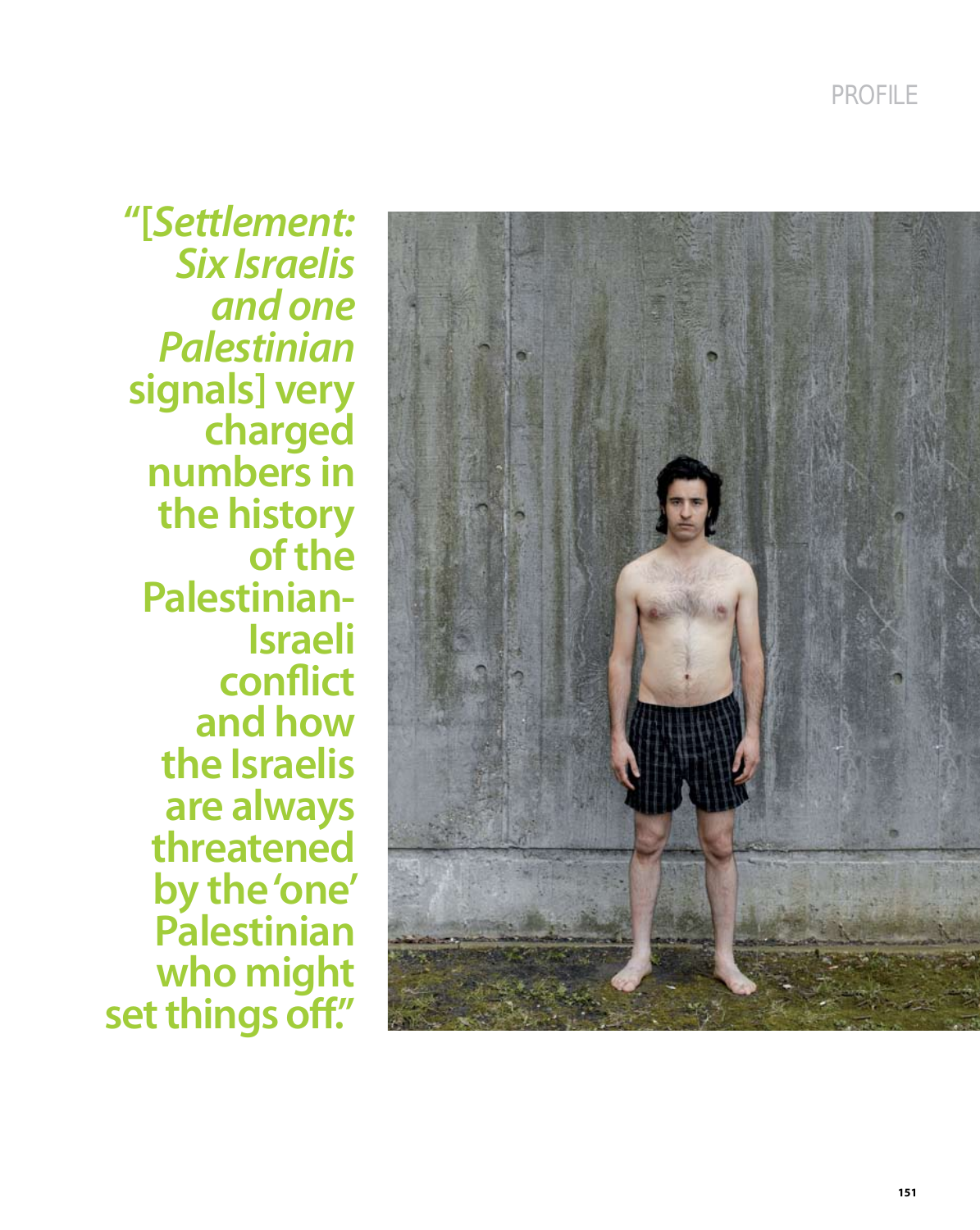### profile